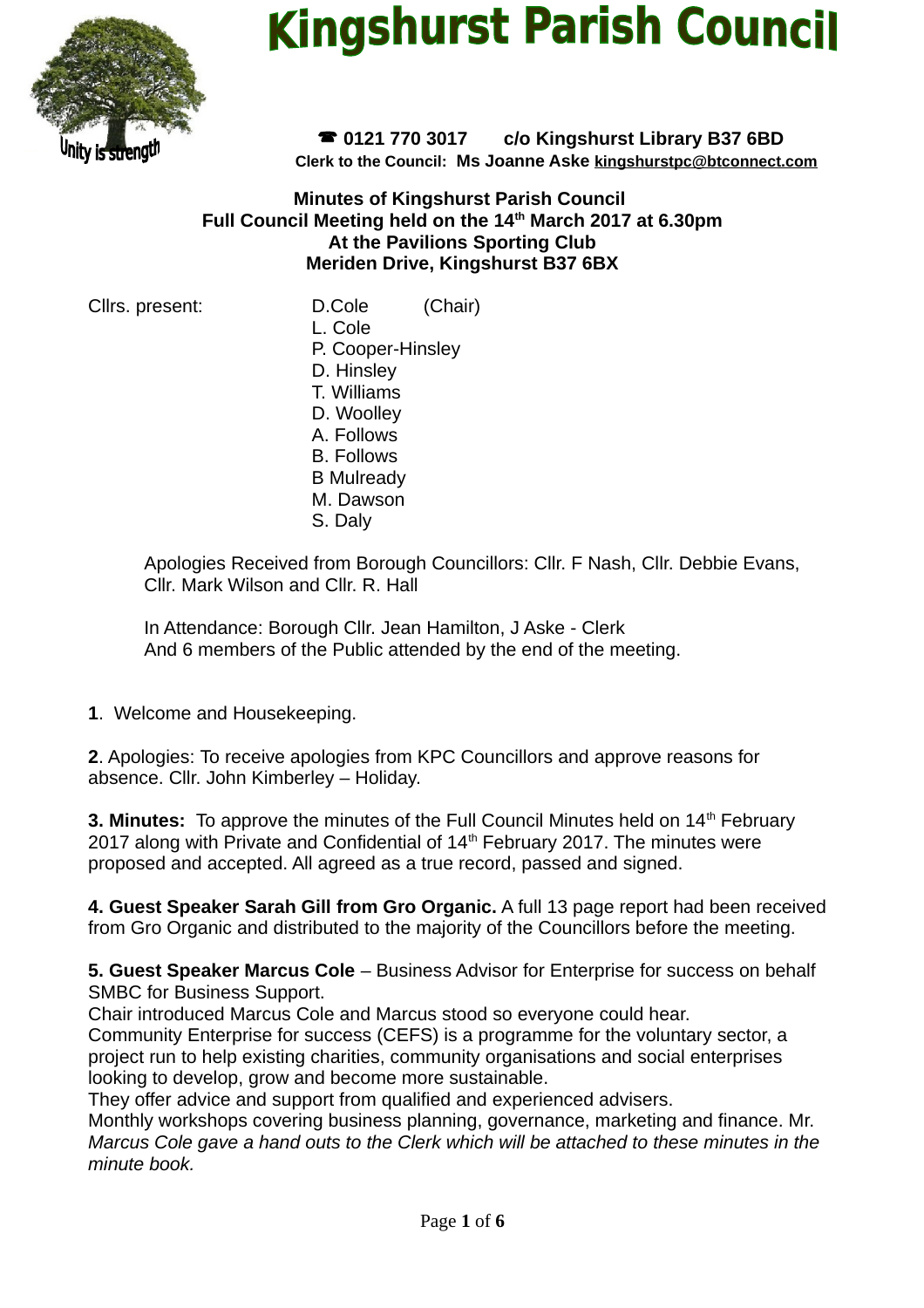Councillors asked questions at the end of his report. Marcus Cole also mentioned the Enterprise For Success here. This helps those already trading and gets regular support from the new enterprise centre in Chelmsley Wood.

A hand out on this information will be attached to these minutes.

### **6. To receive reports from Borough Councillors, West Midlands Police and SMBC's Regeneration Department.**

Borough Cllr. Robert Hall sent in a report on behalf of himself and Borough Cllr. Evans. All reports will be attached to the minutes for the minute book. Borough Cllr. Flo Nash is unwell.

Chair read out the first report from Borough Cllrs. R. Hall and D. Evans.

Chair mentioned here that he had been in touch with John Halton regarding the bus stop which had been mentioned in their report, that is to be removed from Hillside Drive and not replaced. SMBC have agreed to look again at this.

Chair asked Borough Cllr. Hamilton if she had anything to report.

She said the main issue she was dealing with was the issue of parking for the residents in Laburnum Avenue. Paul Tovey is going to look at this problem as the grass verges are just mud where residents are parking their cars.

Cllr. Hamilton asked if David Mackins (Regen) had given us report. He had not. She wanted to point out that school places are a concern to her. Questions she has been asking to the director of social services assured her that they are working towards satisfaction with this. She mentioned the bikes and motorbikes, and how challenging it is for the police. An incident was discussed here.

Chair went back to the school Places. He said they knew about this six years ago and that SMBC should hold their head in shame regarding this worry.

Cllr. Jean Hamilton said she will continue to work closely with the education department. Cllr. David Hinsley mentioned here that he has a concern regarding the Parade. Recently at a Parade Meeting Cllr. Hinsley had asked Mr. David Mackins if the Master Plan due to come out in May, will the Parade be totally demolished, David Mackins answered to Cllr. Hinsley that it was still an option.

Chair Cole said he would like David Mackins to be a guest at the Residents Meeting planned he hoped for the 25<sup>th</sup> April. Clerk will see if Mr. Mackins will be available to attend. It would be a good time for him to let us know what is going on.

Cllr. Hamilton said wouldn't it better to have this in May as there would be more information.

Chair said he would prefer it to be in May. Cllr. Hinsley said we should also invite Gary palmer.

All Cllrs agreed to have the Annual Parish Residents meeting on the  $25<sup>th</sup>$  April at 7pm

Nothing had been received from W M Police.

## 7. **Finance: To receive and approve reports from KPC Finance Committee and make decisions as appropriate.**

**7.1** Report from the RFO Louise Baudet: The RFO Louise Baudet read out her report. (attached to these minutes). A risk assessment was prepared and agreed.

**7.2 To agree and pass payments for March 2017.** All agreed to pass the payments for March at a figure of £3560.

**7.3 To consider any other items for payment.** Nothing considered.

**7.4 Update on Invoice from former RFO.** A response has been received and distributed to the councillors from Arden Associates, along with the advice from Louise Baudet. Discussions took place here regarding the termination letter and Cllr. Hinsley said to his mind it's a form of criminality.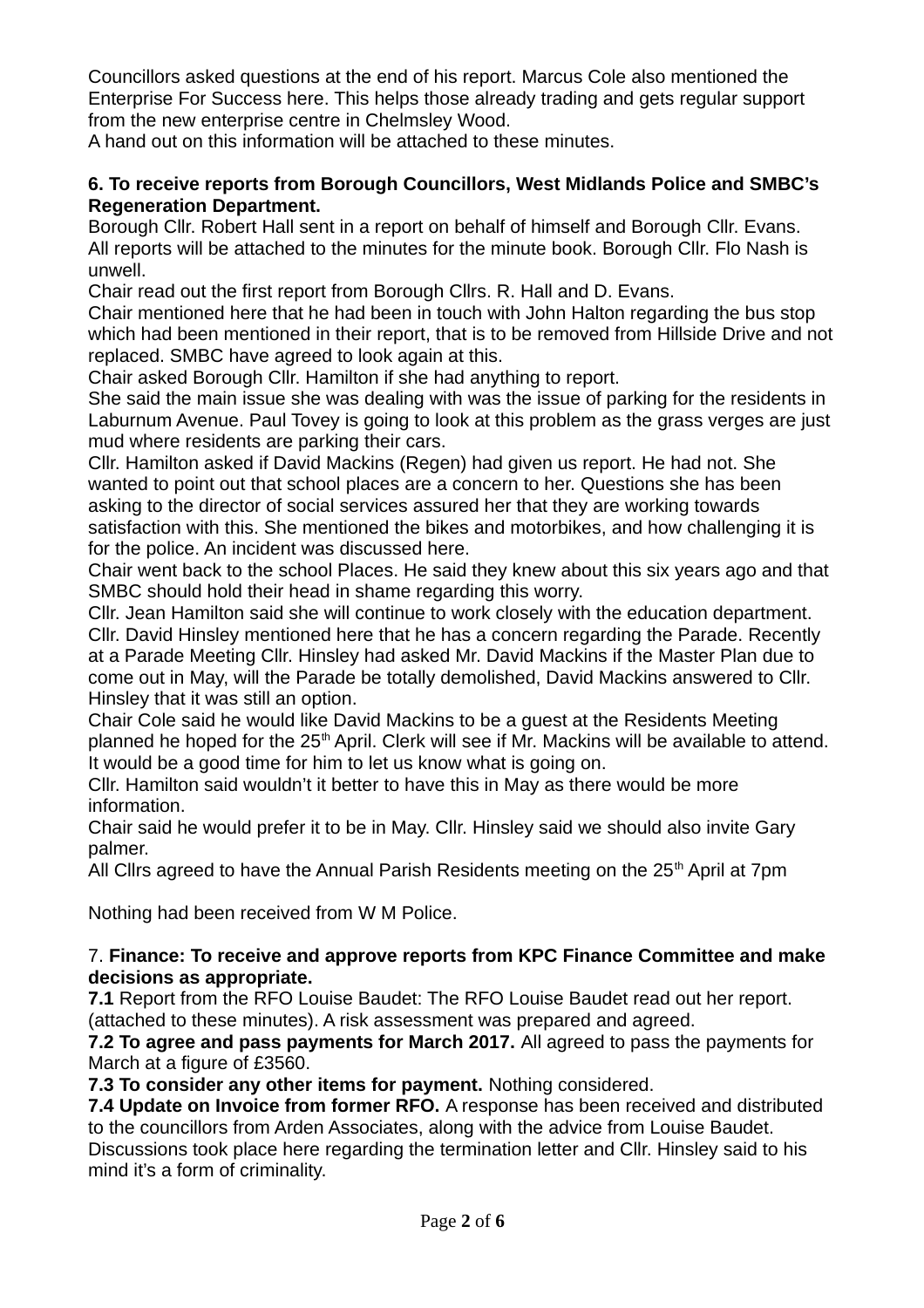Chair asked the Councillors to agree that the money should be returned. Louise Baudet will write a letter to Arden Associates and ask for the full amount to be returned that was taken out of the bank account without authorisation. A time of 14 days will be given to Arden Associates to return the £775. All Councillors agreed.

The Grant for the Jubilee Gardens was mentioned here and the time limit to spend the VAT is within the twelve month period. A written permission needs to be put in place to spend the £1582. Ideas were discussed at this point. Louise Baudet said that it will be subject to the Lottery Grant to agree.

Chair said that we need to set this at the next Parish Council meeting. It needs to be spent on the Jubilee Gardens.

**7.5 Update on Internal Auditor:** Three quotations were requested. Only one came back. It was passed to engage Ruth Roberts at a cost of £450 to £550. All agreed.

HMRC need to be all done online. Select Payroll will do this for the KPC.

End of year accounts need an Itemised Asset registry. She produced a template for this to be circulated to councillors to fill in.

**7.6 Precept for 2017/2018 and outcome of SMBC question for increase.** Louise Baudet said the additional amounts included the additional costs of Legal, Office supplied and moving the Clerk to new premises if they occurred. She went on to explain the band D charge and how the grant is worked out. The final amount is £51,922.

The Councillors allowances do not need to be increased to £880. This can be an agenda item in October and November of this year for them to remain the same.

An appointment has been made for HSBC to open a free bank account for the KPC. Currently we are charged bank charges each month with the Lloyds Bank.

**7.7 further information of assistive technology to assist Councillor Daly to read council documents as part of her duty as a Parish Councillor.** Cllr. Kimberley is looking into this. Cllr. Daly asked if the representative can come along to the meeting and show the councillors to demonstrate the item that Cllr. Daly requires to suit her needs. This was agreed.

# 8. **Events: To receive and approve reports from KPC Events Committee and make decisions as appropriate.**

Cllr Tina Williams had distributed a report which will be attached to these minutes for the minute book.

She read out her report. The flower festival will need to be manned in 1.5 hour slots. She hopes that the Councillors will help with this.

Advertising will be put into place.

No questions were asked here.

## **9. Allotments: To receive and approve reports from KPC Allotments Committee and make decisions as appropriate.**

Chair asked the Clerk how she was progressing filling the places vacant on the allotment. She explained it was taking a lot of her time up. She is working her way through the list and waiting for persons to come back to her if they still require a plot. Then once this is established she can show them the plots and draw up the tenancy agreements with them. Cllr. David Hinsley said he would like it to be made as a resolution to inspect the allotments and ask those to leave that have not done any work on them. An Allotment holder spoke about the plots either side of his allotment. Clerk is looking into this. Half plots were discussed. Clerk asks new holders if they would prefer half a plot. None have opted for this.

Chair said we will leave the Clerk to carry on. Cllr. Pauline Cooper-Hinsley and David Hinsley will keep an eye on the allotment plot.

9.1 A new notice board will be replaced down at the allotments. Prices will need to be collected and put forward to the KPC to be passed.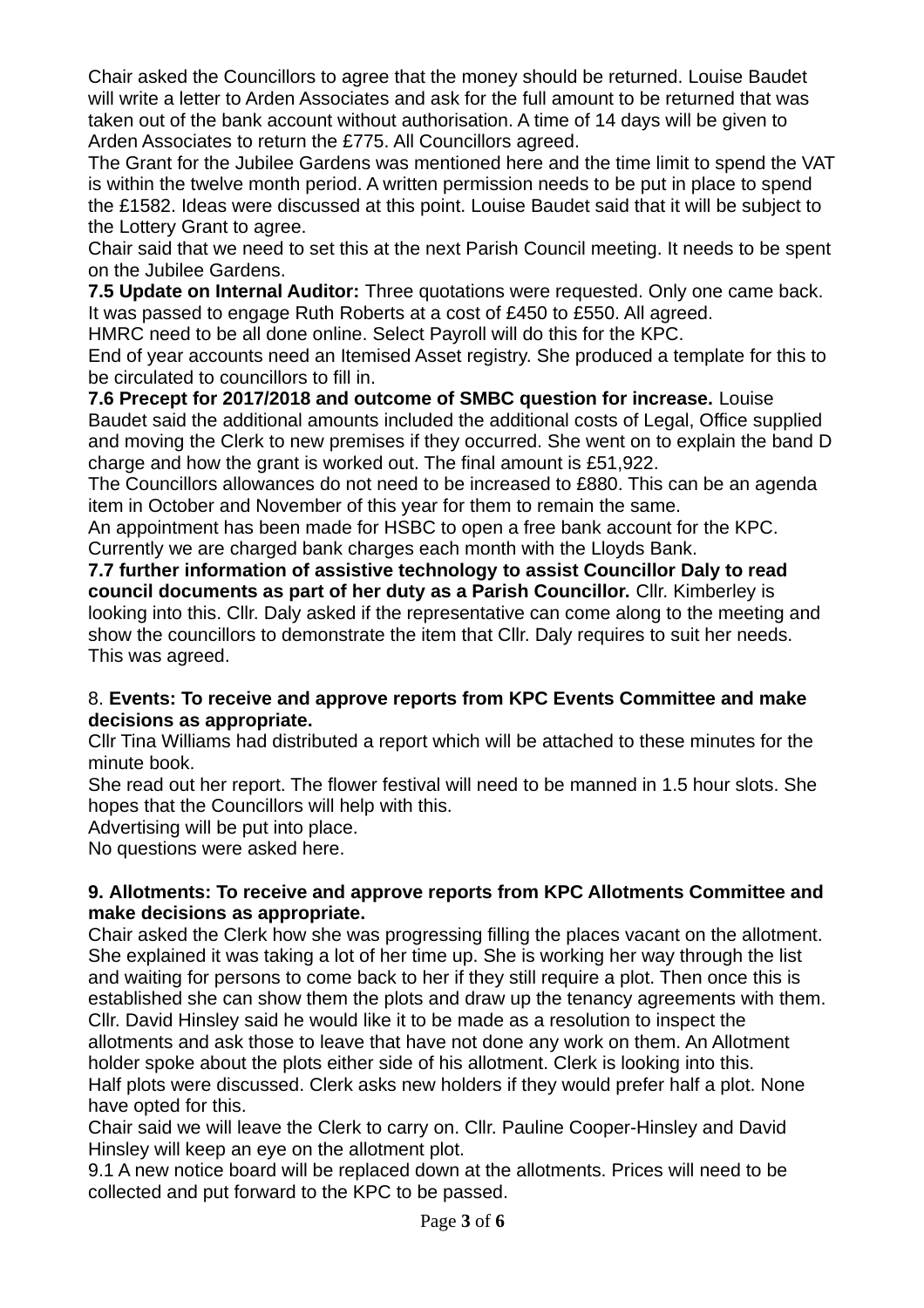The Allotment holder mentioned the VAT money that needs to be spent on the Jubilee Gardens. Cllr. Hinsley disagreed with giving Gro Organic anymore money. Chair said we have a month to come up with the ideas of how this money should be spent.

**10**. **Pavilions:** To receive and approve any reports regarding the Pavilions Sporting Club and make decisions as appropriate. This will be part of the private meeting after this meeting.

**11.** M.E.B Lease. This agreement is still in the hand of the Solicitors.

# **12. To receive reports from members representing KPC on outside bodies**

**12.1** Birmingham Airport Consultative Committee: Cllr. Dawson will attend the meeting tomorrow February  $15<sup>th</sup>$  at 1.30am.

Cllr. Dawson reported key issues that were discussed in the meeting.

Coventry airport is to be closed.

More night flights will go ahead. Policies are reviewed every three years. A 4% increase will be capped.

The website is going to be updated soon.

Phase one is part of the Airport master plan. More airlines are to be rolled out soon. Which will mean more jobs.

Birmingham has set up some funding to triple glaze certain houses in the area.

Premium rate numbers are now in use to phone the airport. This will encourage the website to be used.

**12.2** WALC/SAC. Cllr. Hinsley said the next meeting will be in April.

**12.3** School Governors Reports. Cllr. A. Follows - Yorkswood Primary will have a meeting sometime in April.

Chair Cole stated that the Kingshurst has just had an offsted visit which will be published soon.

**12.4** North Solihull Partnership Forum: Cllr. Hinsley the next meeting will be held on the 28<sup>th</sup> March. The topic will be Travel West midlands. He thought the Chair should go along. Cllr, Hinsley will forward the email to Chair.

**12.5** Regen: Nothing to add here.

# **13. Progress reports for information/action and make decisions as appropriate:**

**13.1** Publication scheme and website. Cllr. David Hinsley reported he had spent three hours on the phone to BT. The established that BT cannot support the website with '.Gov'. It was decided to have the new website as '.Org'. All agreed.

**13.2** Residents Meeting hosted by the KPC. 25<sup>th</sup> April 2017 at 7pm in the Pavilions. Clerk will invite Regen representatives Mr. David Mackin and Gary Palmer.

**13.3** Bus Stop removal as part of Babb's Mill Planning of new homes off Cooks Lane. This had been discussed in the Borough Councillors reports.

**13.4** Refuse sacks not being collected regularly from outside the Doctors Surgery. Cllr. Woolley reported that this was no longer an issue.

#### **14. Planning: To consider and comment on any planning applications received:**  Nothing had been received.

## **15. Planning: To consider, comment and take action if appropriate on any planning that is being proposed for the future:**

15.1 Local Development Plan: This has been fenced off now. Issues were raised here regarding the fence being broken to gain access.

15.2 Mountfort Public House Site: Nothing discussed here.

15.3 Schedule of Call for sites submissions. Nothing to report here.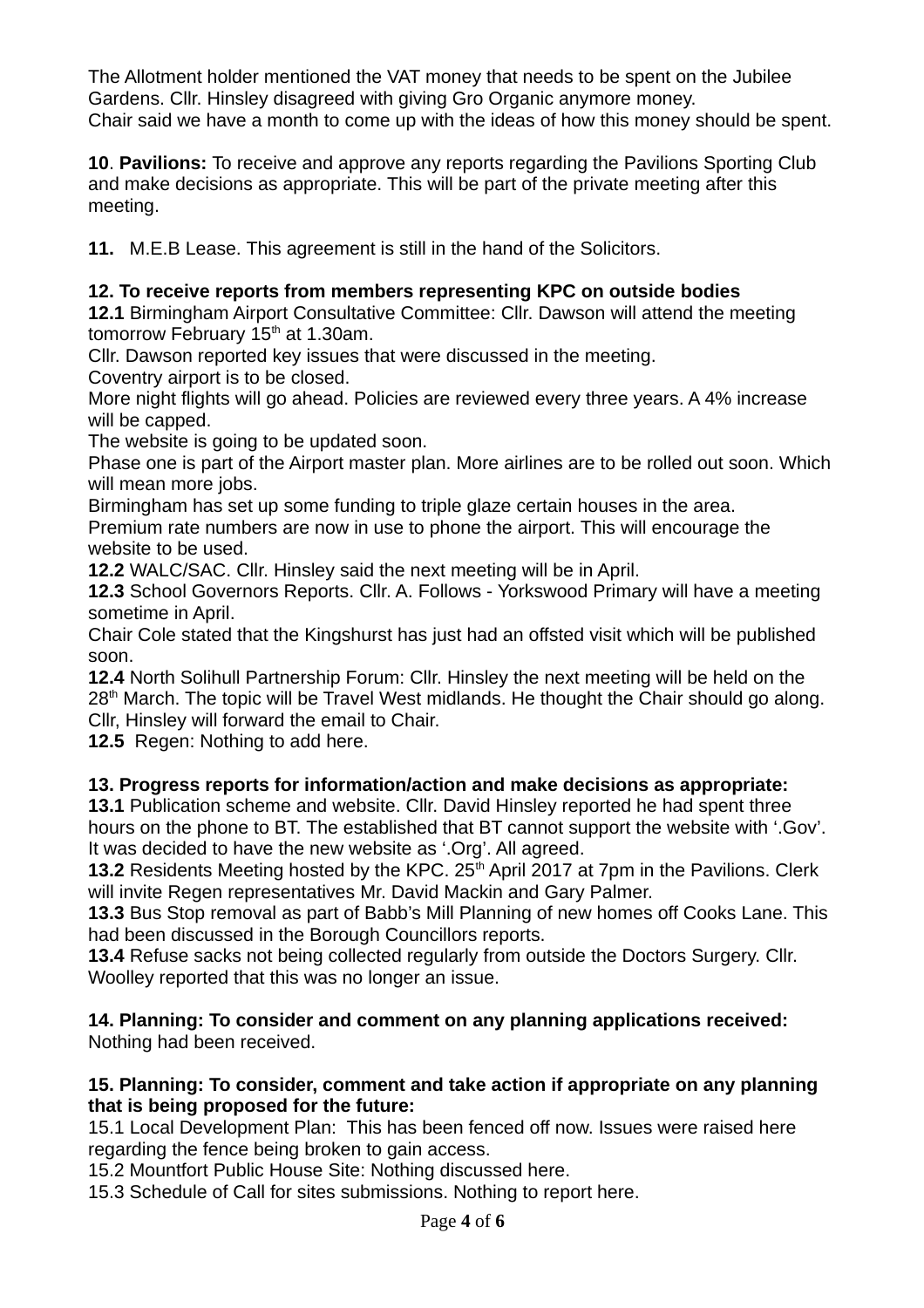**16**. **Information items:** To receive and discuss items for information and comment/action if appropriate.

**16.1** Correspondence and emails:

Each member of the Council had received emails.

A telephone call had been received from a resident regarding the Precept and questions to the councillors. He told the Clerk he was very unhappy at the precept being raised. He asked if the member's allowances will go up and asked what the Councillors do to contribute to being on the Kingshurst Parish Council. He mentioned that some years ago the residents wanted to disband the Kingshurst Parish Council. Discussions took place here.

# **17. Public Participation:**

To adjourn to allow public participation for 15 minutes.

Residents are invited to give their views and question the Parish Council on issues on this agenda, or raise issues for future consideration at the discretion of the Chairman. Members of the public may not take part in the Parish Council meeting itself.

Mr. Keith Evans addressed the Councillors. He wanted to make a suggestion to Cllr. Daly regarding her disability and the need for equipment to assist her in her duties of being a KPC Councillor. He asked her if she had been to DIAL in the Parade.

Information had been received by Councillors from DIAL.

His next question regarded the £1500 for the Jubilee Gardens. It was explained as to why we have this amount to spend on the Gardens.

He also wanted to know if the allotments were self sufficient. If not the allotment land should be sold for housing. This is Statutory Law and we do need to supply allotments for at least six persons.

Mr. Evans asked how much the allotment rent is. The Clerk reported that each plot is £25 and we have 24 plots.

He suggested the price be increased in line with inflation. Chair said we can look at this. Mr. Evans also suggested to cut the allotments in half and charge the same price.

Mr. Evans final question referred to the lack of updates on the Website. This website he said is two years out of date as a former Councillor still has her picture up as a Councillor. The current website will be taken down as a new website is being looked into for the future. Cllr. Hinsley said a new website should be up and running by May this year. Cllr. Hinsley also mentioned new transparency laws will be coming out soon.

Miss Sarah Evans took the floor and reported that Yorkswood School had been burglarised. Leaving thousands of pounds of damage.

She went on to refer to the Precept and thanked the KPC for a recent letter answering her questions. She asked the Councillors what they are doing to increase footfall into the parade.

Chair said we are hoping to ask SMBC to attend the residents meeting to answer these questions.

Miss Sarah Evans asked if the precept includes events, grants etc. She referred to Christmas and previous events such as Santa and Children receiving a present. She went on to say she agreed with the resident that asked the question what are the councillors doing for Kingshurst.

She pointed out that the Councillors need to show what they do. She said nothing was being done for the children.